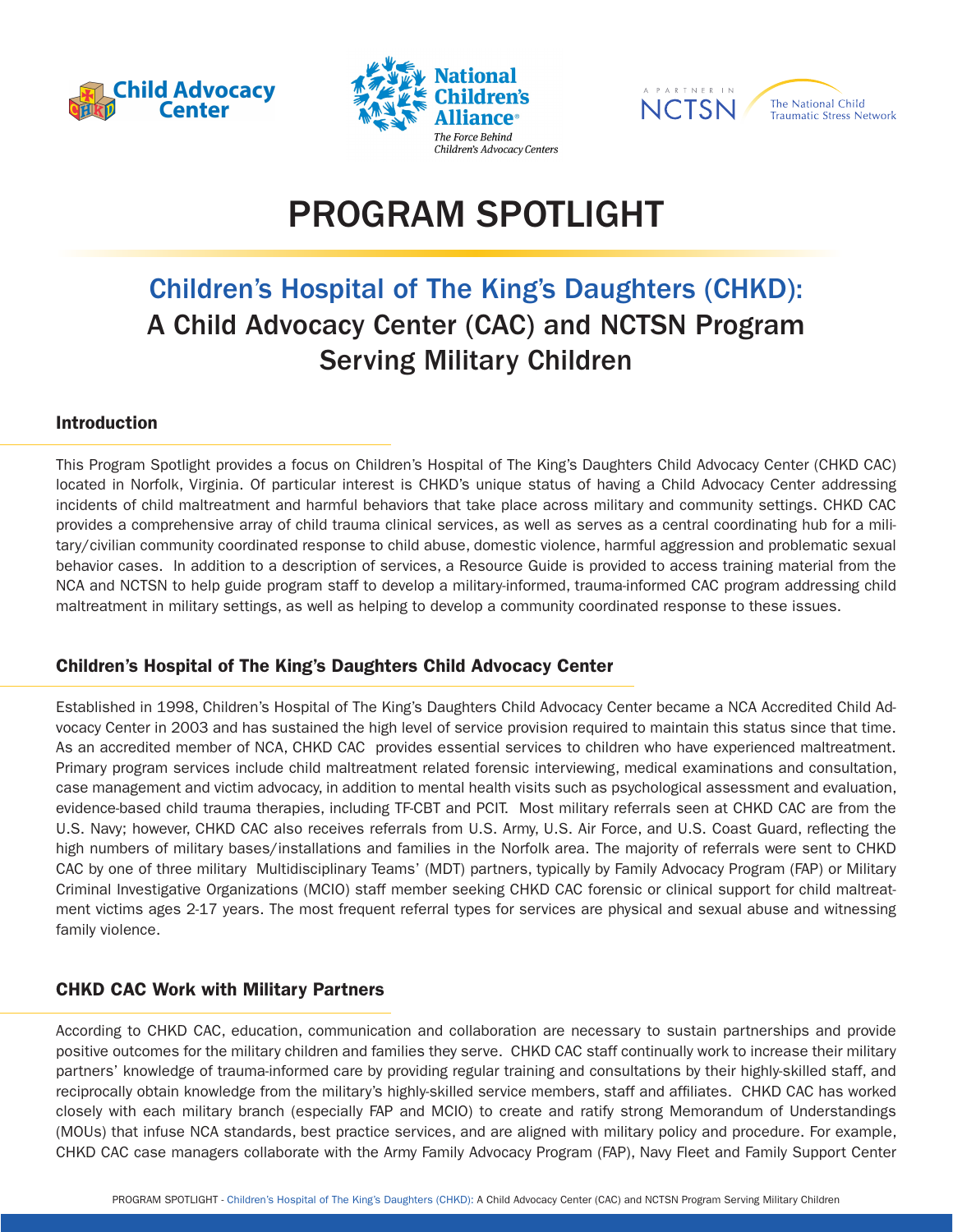(FFSC), Army Criminal Investigative Department (CID) and Navy Criminal Investigative Service (NCIS) to provide specific training and assistance. Critical to the program's success has been the program's Case Managers/Victim Advocates facilitation of 3 military MDTs and 7 civilian/city based MDTs, which has allowed for improved flow of communication and information across all MDT teams, as well as civilian and military agencies.

#### The NCTSN Military and Veteran Families Program

The mission of the NCTSN is to raise the standard of care and increase access to services for children and families who experience or witness traumatic events. The NCTSN is a unique network of frontline providers, family members, researchers, and national partners committed to changing the course of children's lives by improving their care and moving scientific gains quickly into practice across the U.S. The NCTSN has expanded open access to virtual trainings and resources in child and family trauma-specific evidence-based, assessment, interventions, and promising practices. It has collaborated to significantly improve child-serving systems to better address the impact of trauma on child development, improve trauma screening procedures, and coordinated trauma-specific individual and family treatment services that work to prevent secondary adversities and related mental health co-morbidities (i.e., suicidal ideation, substance abuse). The NCTSN Military and Veteran Families Program was established to develop and adapt the foundational knowledge of the NCTSN approach to child traumatic stress to support the needs of military and Veteran children and families. For example, military families can be significantly negatively impacted by a service member parent's combat-related mental health problems and physical injuries, as well as by the stress of wartime deployment. NCTSN Military and Veteran Families Program provides trauma-informed resources for community based and military installations to address the psychological effects of child sexual and physical abuse and neglect, grief and loss, harmful aggressive and problematic sexual behaviors.

#### The NCTSN/DoD Academy on Child Trauma

#### The NCTSN has forged a unique partnership with the Department of Defense's Military Community and Family Policy (MC&FP) to provide training for FAP personnel to improve knowledge and skills on evidence-based, trauma-informed practices in working with military families and children. The NCTSN and DoD developed the "Academy on Child Traumatic Stress", an online platform for delivery of virtual child trauma training lessons and materials to train and inform military FAP clinical staff, FAP New Parent Support Staff (NPSP), military family life counselors (MFLCs), DoDEA school support staff, and law enforcement. Course work includes Protective Factors Framework for Military, Skills for Psychological Recovery (SPR), and Foundational Knowledge on Child Trauma, Problematic Sexual Behaviors, and AF-CBT. The Academy encompasses an integrated learning management system and a social networking platform that affords learners access to eLearning material and a way to share and interact with other learners.

#### Resources from NCTSN

*Military Culture, Screening, and Interventions for Military Child Maltreatment*

- [An Overview of the Military Family Experience and Culture](https://learn.nctsn.org/enrol/index.php?id=428)
- [Child Abuse and Neglect in Military Families: Community and Military Partnerships](https://learn.nctsn.org/enrol/index.php?id=408)
- [Child Maltreatment and Domestic Violence in Military and Civilian Populations](https://learn.nctsn.org/enrol/index.php?id=406)
- [Child Maltreatment in Military Families- Interview with Deborah Gibbs, PhD](https://www.youtube.com/watch?v=R0GbeFiKWTQ&feature=youtu.be)

### ADDITIONALLY

As a NCTSN site and an Accredited program through NCA, CHKD CAC program staff participate in collaborative groups addressing military issues and have access to resources that are vital to effectively providing support for military child victims of maltreatment and their families. The CAC integrates these resources and best practices into their MDTs and partners with stakeholders to support sustainable outcomes for the military children they serve. Two resources include "NCTSN Military and Veteran Families and Children Training Resources and Technical Assistance: Supporting Military and Veteran Children Affected by Trauma," and NCTSN's "Child Maltreatment in Military Families: A Fact Sheet for Providers."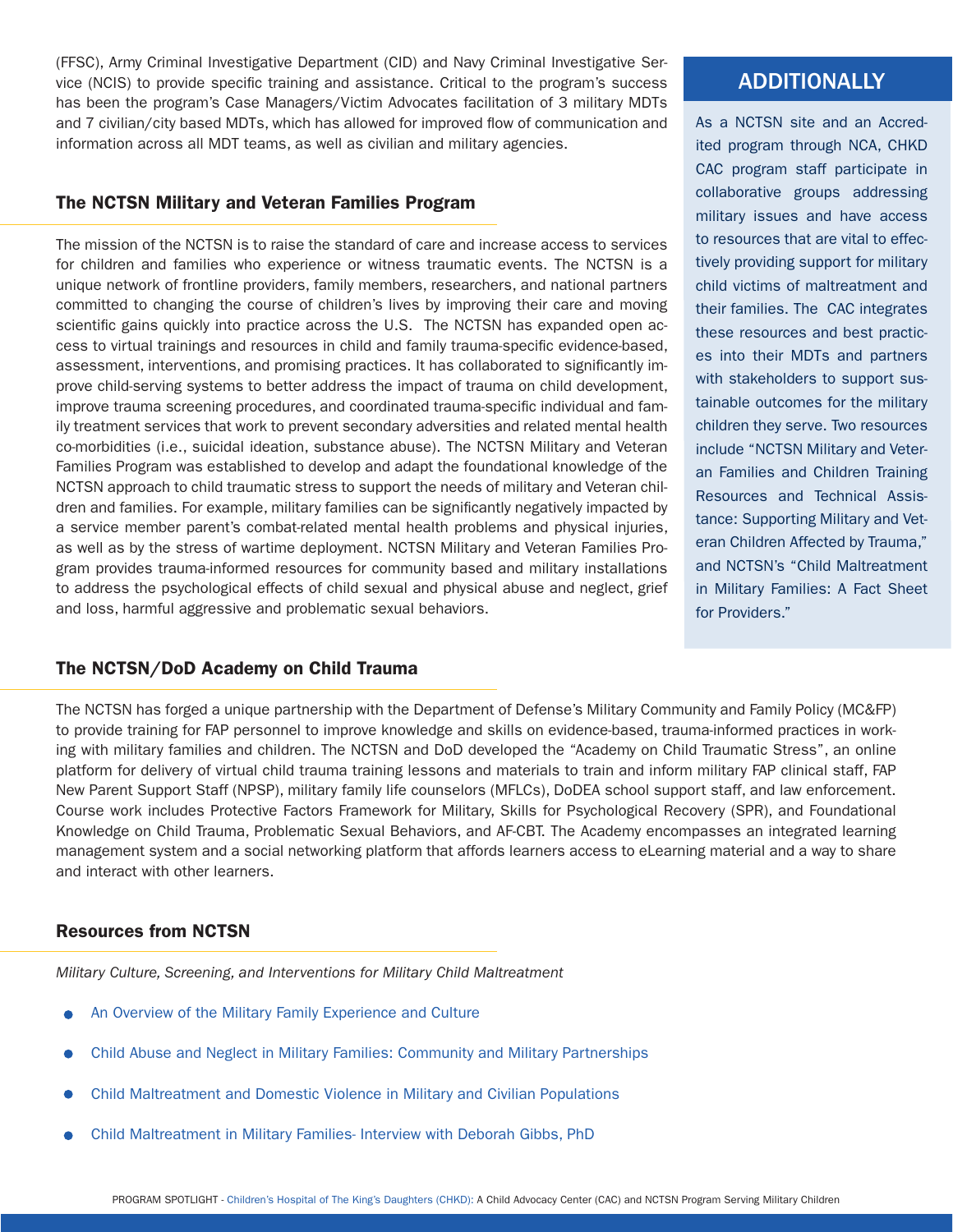- [Child Maltreatment in Military Families: A Fact Sheet for Providers](https://www.nctsn.org/resources/child-maltreatment-military-families-fact-sheet-providers)
- [Evidence-Based Treatments: Elements or Adaptations for Military Family-Informed Care](https://www.nctsn.org/resources/evidence-based-treatments-elements-or-adaptations-military-family-informed-care)
- [Family Advocacy and New Parent Support: Responding to Child Abuse or Neglect and Domestic Abuse in the Military](https://learn.nctsn.org/enrol/index.php?id=407)
- [Family Violence, Military Sexual Trauma, and Child Maltreatment](https://www.nctsn.org/resources/mcec-family-violence-military-sexual-trauma-and-child-maltreatment)   $\bullet$
- [Meeting the Intervention Needs of Military Children with Steve Cozza, MD](https://www.youtube.com/watch?v=O1egFjCEYIY)
- [Prevention Services and Treatments for Military and Veteran Families](https://www.nctsn.org/resources/mcec-prevention-services-and-treatments-military-and-veteran-families)
- Understanding Child Trauma and Resilience for Military Parents and Caregivers

#### The Children's Advocacy Center Model and National Children's Alliance

National Children's Alliance (NCA) is the national association and accrediting body for Children's Advocacy Centers (CACs). Formed in 1988, NCA now provides support, technical assistance, and quality assurance for over 900 CACs nationwide. CACs are child-focused, facility-based programs in which representatives from core disciplines—law enforcement, child protection, prosecution, mental health, medical, and victim advocacy—collaborate using a trauma-informed approach to investigate child abuse reports, conduct forensic interviews, provide evidence-based interventions, and assess cases for prosecution. While each CAC sets its own case acceptance criteria, all CACs provide services in cases of suspected child sexual abuse. Most CACs also offer services in cases of suspected physical abuse and commercial sexual exploitation of children and many extend services to children exposed to violence, youth with problematic sexual behaviors, and adult abuse victims with developmental delays.

As local community-based programs, CACs are designed to meet the unique needs of the communities they serve and, as such, no two CACs look or operate exactly the same. However, they are founded on a shared belief that child abuse is a multifaceted community problem and no single agency, individual, or discipline has the necessary knowledge, skills, or resources to serve the needs of all children and their families. The CAC's coordinated and comprehensive response is also guided by a shared philosophy that the combined expertise of professionals across disciplines results in a more complete understanding of case issues and better provides help, support, and protection to children and families as they pursue healing and justice.

#### NCA's CAC-Military Partnership Project

National Children's Alliance is committed to ensuring that all children and families impacted by child maltreatment have access to the high-quality, seamless response provided by CACs. Many children in military families experience barriers to accessing these comprehensive services and lack a coordinated response between CACs and the military child abuse response system. Successful CAC-military partnerships like those at CHKD serve as a model and show us that effective collaboration and improved coordination is possible. NCA's CAC-military partnership initiative is addressing barriers to CAC services for military families and supporting expansion and enhancement of CAC-military partnerships nationwide.

Through a grant from the Office of Juvenile Justice and Delinquency Prevention (OJJDP), NCA administers a national sub-grant program providing funding to CACs for projects to establish or enhance military partnerships and improve services to military families locally. On the national level, NCA hosts a monthly collaborative work group that brings together CACs, military program representatives, and other partners like NCTSN to develop training, education, and resources for the field. Additionally, NCA is working with Congress and the Department of Defense to address administrative barriers to CAC-military collaboration through the development of national MOUs that will ease logistical burdens on local partnerships and pave the way for information sharing and seamless case coordination.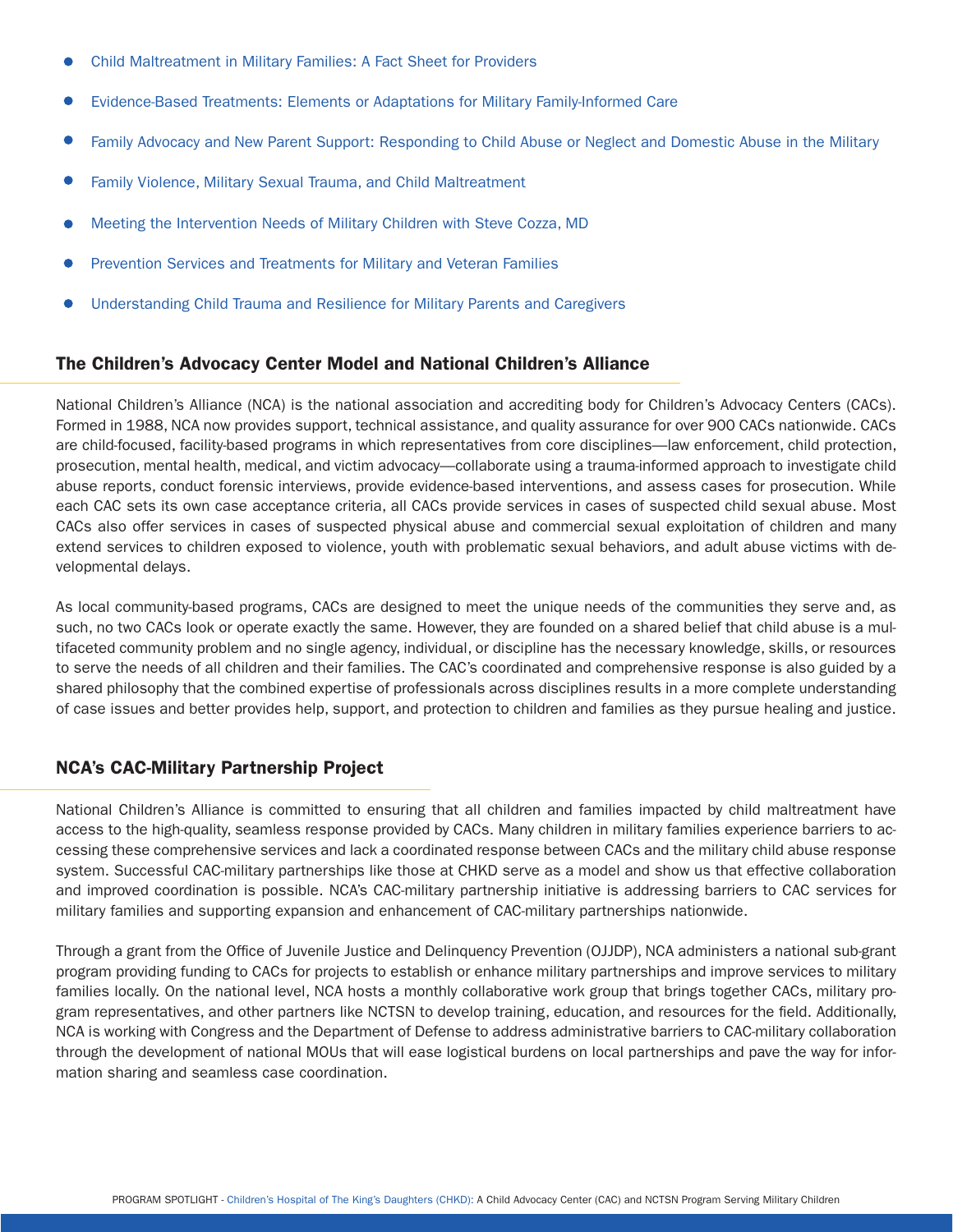#### Resources from NCA

#### *Status of CAC-Military Partnerships Report*

NCA's [Status Of CAC-Military Partnerships Report 2019](https://www.nationalchildrensalliance.org/wp-content/uploads/2019/10/NCA-Report-CACs-Military-2019-corrected.pdf) presents themes from a comprehensive national needs assessment of CAC-military partnerships, provides a state by state summary on the status of CAC-military partnerships, and outlines recommendations for CAC and military leadership and policymakers. This report is available on NCA's website.

#### *CAC-Family Advocacy Program Map*

This interactive [map](https://maps.esp.tl/maps/_CAC---Military-Family-Advocacy-Program-Gap-Map/pages/map.jsp?geoMapId=506057&TENANT_ID=132538) displays the locations of CACs and military installations with Family Advocacy Program (FAP) offices. Users can filter results by NCA membership type for CACs and branch of service for FAP offices. The map is publicly available on NCA's website.

#### *Fact Sheets: Military Child Abuse Response Roles*

For CACs, understanding the roles played by key military programs involved in child abuse response is a critical first step in providing a comprehensive response for military families in the community. These fact sheets provide an introduction to the systems and programs that CACs should be familiar with in the U.S. Air Force, Army, Marine Corps, and Navy. The fact sheets are publicly available on NCA's website.

- [How Key U.S. Air Force Roles Support Children and Families in Child Abuse Response](https://www.nationalchildrensalliance.org/wp-content/uploads/2020/07/NCA_AirForce_KeyRoles_July2020.pdf)  $\bullet$
- How Key U.S. Army Roles Support Children and Families in Child Abuse Response
- How Key U.S. Marine Corps Roles Support Children and Families in Child Abuse Response
- [How Key U.S. Navy Roles Support Children and Families in Child Abuse Response](https://www.nationalchildrensalliance.org/wp-content/uploads/2020/07/NCA_Navy_KeyRoles_July2020.pdf)

#### *Children's Advocacy Center-Military Partnerships Webinar Series*

Coordination between Children's Advocacy Centers and military partners requires foundational knowledge of the systems and programs involved in child abuse response and key elements of effective case collaboration. This webinar series is designed to lay the groundwork and support effective CAC-military partnerships that provide coordinated care for military families. Webinars are available to NCA members and their military partners on [NCA Engage](https://engage.nationalchildrensalliance.org/home), NCA's professional networking and learning community.

- [Introduction to Children's Advocacy Centers for Military Partners](https://learn.nationalchildrensalliance.org/products/introduction-to-childrens-advocacy-centers-for-military-partners)
- [Introduction to the Department of Defense Family Advocacy Program](https://learn.nationalchildrensalliance.org/products/introduction-to-the-department-of-defense-family-advocacy-program)
- [Introduction to Military Criminal Investigative Organizations](https://learn.nationalchildrensalliance.org/products/introduction-to-military-criminal-investigative-organizations)  $\bullet$
- [Introduction to the Military Health System and the Armed Forces Center for Child Protection](https://learn.nationalchildrensalliance.org/products/introduction-to-the-military-health-system-and-the-armed-forces-center-for-child-protection)
- [Introduction to the Military Legal System Webinar](https://learn.nationalchildrensalliance.org/products/introduction-to-the-military-legal-system)
- [Preparing for CAC-Military Collaboration: Identifying Military Families and Tracking Military Affiliation](https://learn.nationalchildrensalliance.org/products/preparing-for-cac-military-collaboration-identifying-military-families-and-tracking-military-affiliation)
- [Child Abuse Reporting in the Military](https://learn.nationalchildrensalliance.org/products/child-abuse-reporting-in-the-military)
- [Collaborating with Military Partners](https://learn.nationalchildrensalliance.org/products/collaborating-with-military-partners)
- [Victim Support and Advocacy for Military Families](https://learn.nationalchildrensalliance.org/products/victim-support-and-advocacy-for-military-families)
- [Child Advocacy Center-Military Case Review](https://learn.nationalchildrensalliance.org/products/childrens-advocacy-center-military-case-review)